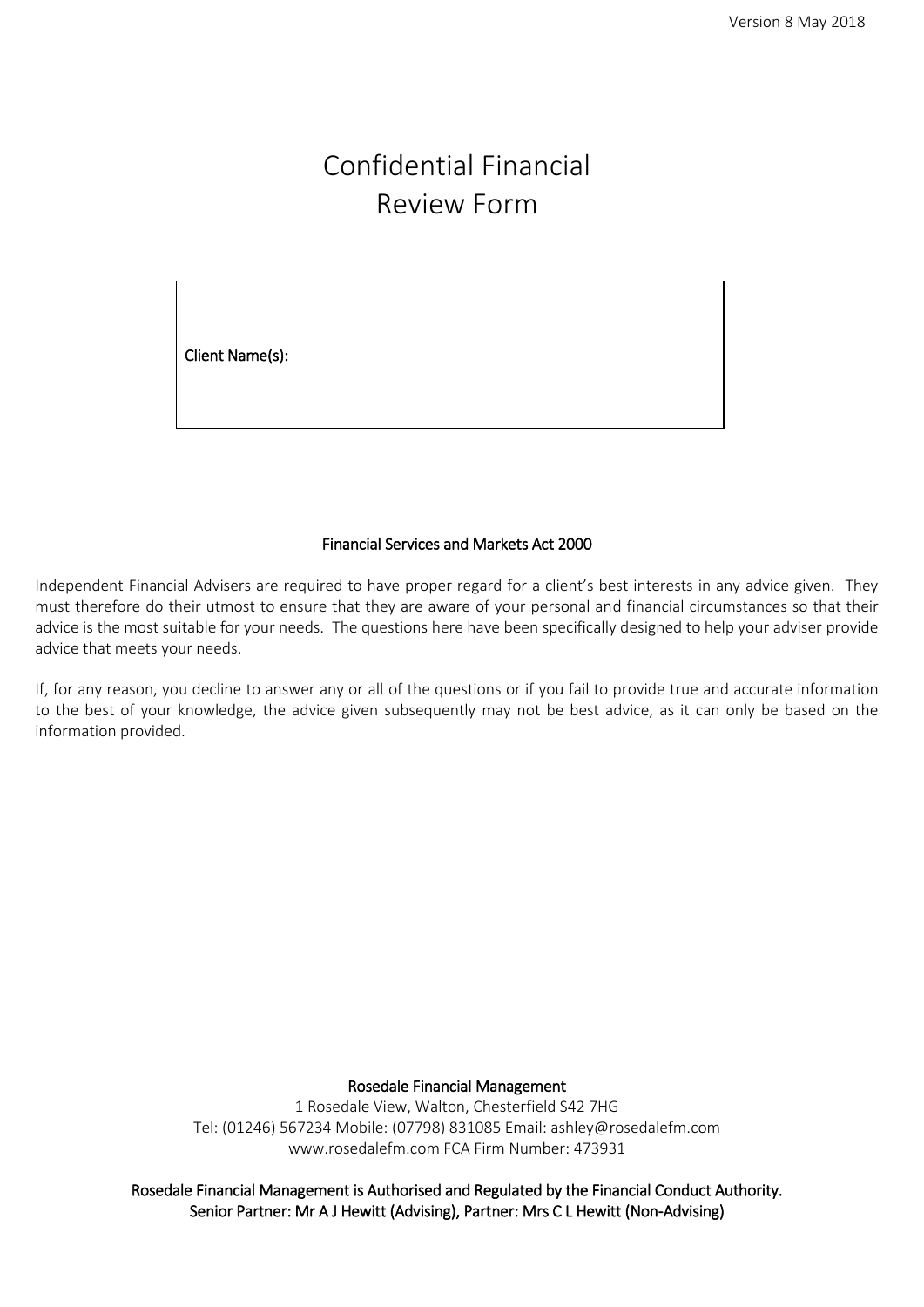| 1. Profile                                        | Self                 |                                                                                                     | Partner |                                                                                                     |
|---------------------------------------------------|----------------------|-----------------------------------------------------------------------------------------------------|---------|-----------------------------------------------------------------------------------------------------|
| Title Mr/Mrs/Miss/Other                           |                      |                                                                                                     |         |                                                                                                     |
| First Name (s)                                    |                      |                                                                                                     |         |                                                                                                     |
| Surname                                           |                      |                                                                                                     |         |                                                                                                     |
| Home Address                                      |                      |                                                                                                     |         |                                                                                                     |
| Post Code                                         |                      |                                                                                                     |         |                                                                                                     |
| Telephone No                                      |                      |                                                                                                     |         |                                                                                                     |
| Mobile No                                         |                      |                                                                                                     |         |                                                                                                     |
| E-mail Address                                    |                      |                                                                                                     |         |                                                                                                     |
| Age / Date of Birth                               |                      |                                                                                                     |         |                                                                                                     |
| Place of Birth                                    |                      |                                                                                                     |         |                                                                                                     |
| <b>Marital Status</b>                             |                      |                                                                                                     |         |                                                                                                     |
| <b>UK Resident</b>                                |                      |                                                                                                     |         |                                                                                                     |
| Domicile                                          |                      |                                                                                                     |         |                                                                                                     |
| National Insurance No.                            |                      |                                                                                                     |         |                                                                                                     |
| Sex                                               | Male                 | Female                                                                                              | Male    | Female                                                                                              |
| State of Health                                   | Poor/Reasonable/Good |                                                                                                     |         | Poor/Reasonable/Good                                                                                |
| Smoker status                                     | Smoker/Non-Smoker    |                                                                                                     |         | Smoker/Non-Smoker                                                                                   |
| Amount of unsecured debt<br>outstanding           | £                    |                                                                                                     | £       |                                                                                                     |
| Are you financially dependent<br>on your partner? |                      | No, don't share finances/<br>dependent on each other/<br>dependent on partner/ partner<br>dependent |         | No, don't share finances/<br>dependent on each other/<br>dependent on partner/ partner<br>dependent |

#### 2. Dependents

| Name | Relationship | <b>DOB</b> | If born since 1/9/2002<br>Name of Child Trust Fund Provider/ OR<br>Junior ISA Provider | Latest<br>Approx.<br>Value |
|------|--------------|------------|----------------------------------------------------------------------------------------|----------------------------|
|      |              |            |                                                                                        |                            |
|      |              |            |                                                                                        |                            |
|      |              |            |                                                                                        |                            |
|      |              |            |                                                                                        |                            |

Notes: Please insert any additional information here e.g., where children are from a previous marriage, health issues of either party etc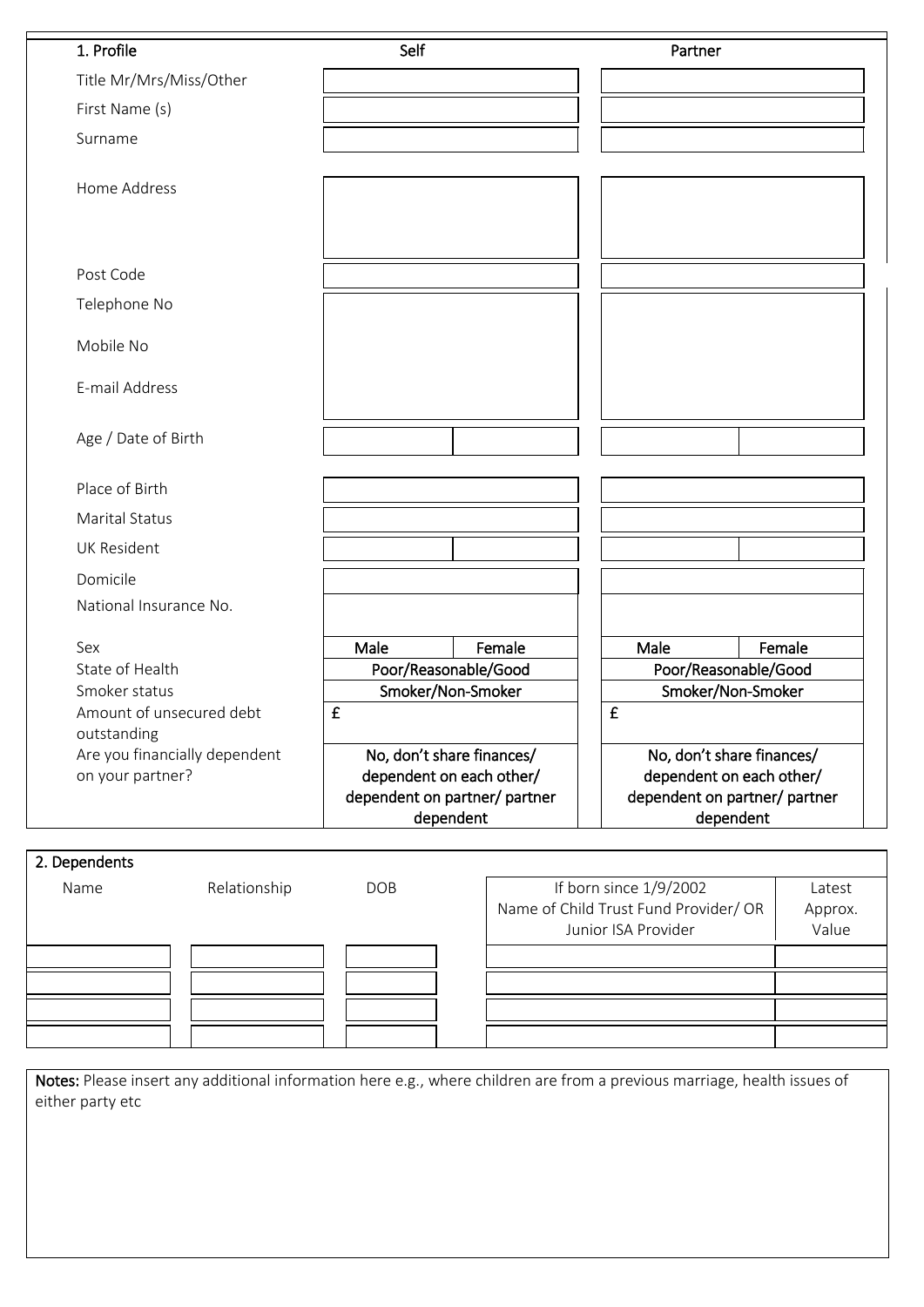| 3. Income and Employment                                              | Self      | Partner   |
|-----------------------------------------------------------------------|-----------|-----------|
| Occupation                                                            |           |           |
| <b>Employment Status</b>                                              |           |           |
| Length of time in employment                                          |           |           |
| <b>Business Name</b>                                                  |           |           |
| <b>Business Address</b>                                               |           |           |
|                                                                       |           |           |
| Post Code                                                             |           |           |
| Business Telephone No.                                                |           |           |
| <b>Business Fax No</b>                                                |           |           |
| Do you anticipate any changes to<br>your circumstances or employment, | No<br>Yes | Yes<br>No |
| If yes, please give details below:                                    |           |           |

I

|                                  | Self               | Partner            | If self employed |
|----------------------------------|--------------------|--------------------|------------------|
| <b>Basic Gross Annual Income</b> | £                  | $\pmb{\mathsf{f}}$ | Trading Year End |
|                                  |                    |                    |                  |
| Regular Overtime                 | $\pmb{\mathsf{E}}$ | $\pmb{\mathsf{f}}$ | Self             |
| Bonus / Commission               | £                  | £                  | Partner          |
| Other (Please describe)          | £                  | $\pmb{\mathsf{f}}$ |                  |
|                                  | £                  | $\pmb{\mathsf{f}}$ | Notes:           |
|                                  | £                  | $\pmb{\mathsf{f}}$ |                  |
|                                  | $\pmb{\mathsf{f}}$ | $\pmb{\mathsf{f}}$ |                  |
|                                  |                    |                    |                  |
| <b>Total Annual Income</b>       | $\pmb{\mathsf{f}}$ | £                  |                  |
| Total Net Income pm              | £                  | £                  |                  |
| Tax Rate                         | %                  | $\%$               |                  |
| Tax Status                       | N / B / H / A      | N/B/H/A            |                  |

Notes: Please include details of any other sources of income such as investment income (amounts/source/date to end), State Benefits (tax status/amounts/date to end). Please also detail any P11D benefits. Please also specify any expected rates of increase in salary.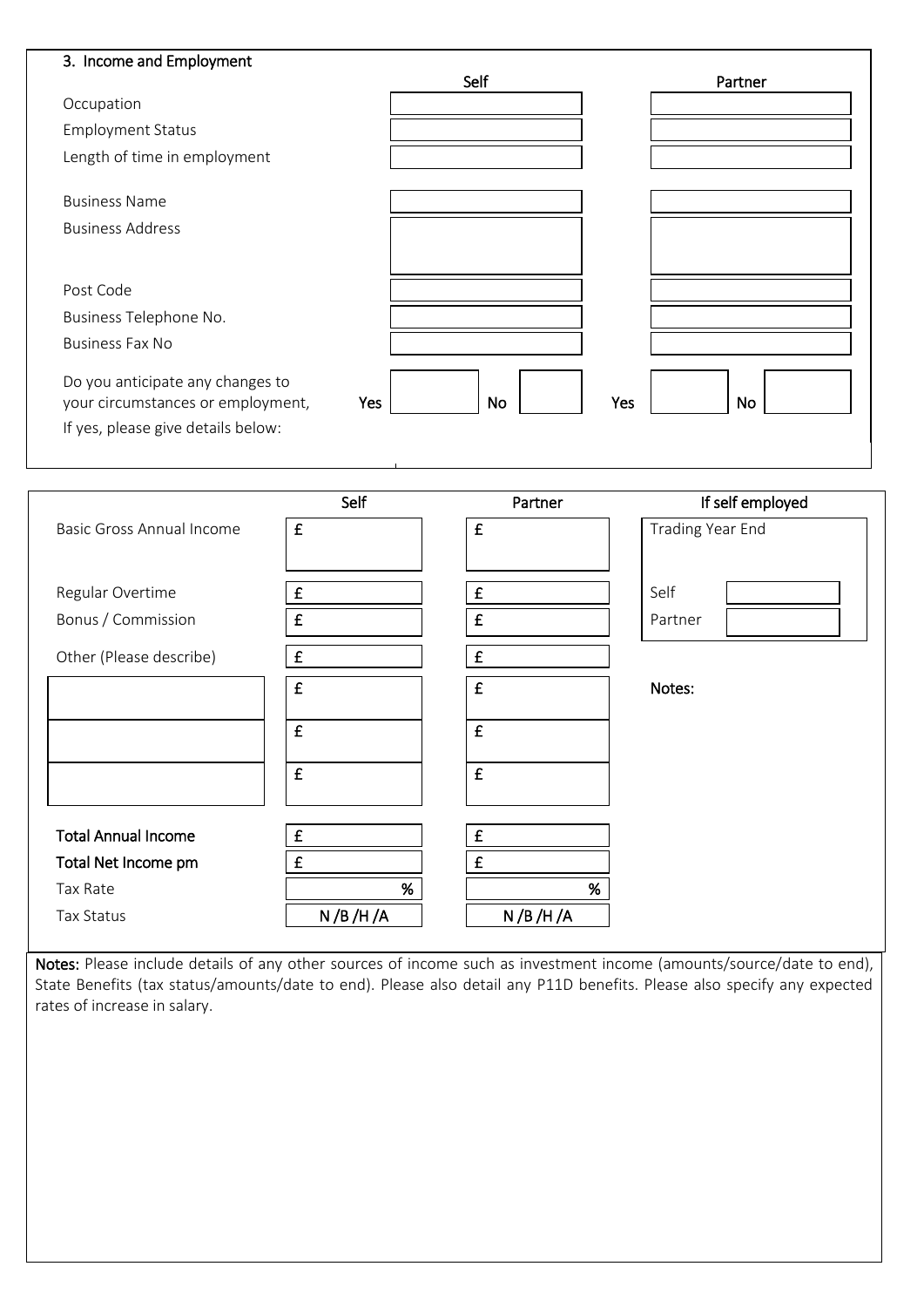| 4. Regular Commitments                                  |                    |    |                           |   |    |
|---------------------------------------------------------|--------------------|----|---------------------------|---|----|
| Mortgage/Rent/Board                                     | £                  | pm | Property/Contents Ins     | £ | pm |
| Loan(s) / HP                                            |                    |    | Car Tax                   | £ | pm |
| (Amount Outstanding)                                    | £                  |    | Car Insurance             | £ |    |
| (Monthly Repayments)                                    | $\pmb{\mathsf{f}}$ | pm |                           |   | pm |
| (Initial Term & Term Left)                              |                    |    | Fuel                      | £ | pm |
| Credit/Charge Cards                                     |                    |    |                           |   |    |
| (Amount Outstanding)                                    | £                  |    | Other Travel Expenses     | £ | pm |
| (Monthly Repayments)                                    | $\pmb{\mathsf{f}}$ | pm | Other Associated Expenses | £ | pm |
| Council Tax                                             | £                  | pm | Food                      | £ | pm |
| Gas                                                     | $\pmb{\mathsf{f}}$ | pm | Pet Expenses              | £ | pm |
| Electricity                                             | £                  | pm | Social Expenses           | £ | pm |
| Other Fuel/Maintenance                                  | £                  | pm | Regular Savings           | £ | pm |
| Water                                                   | $\pmb{\mathsf{f}}$ | pm |                           |   |    |
| Telephone                                               | £                  | pm | Holidays                  | £ | pm |
| Mobile (s)                                              | £                  | pm | Other                     | £ | pm |
|                                                         |                    |    |                           |   |    |
| Internet/Digital TV                                     | £                  | pm |                           |   |    |
| TV Licence                                              | $\pmb{\mathsf{f}}$ | pm |                           |   |    |
| <b>Protection Premiums</b><br>(See Protection Schedule) | $\pmb{\mathsf{f}}$ | pm | <b>Total Commitments</b>  | £ | pm |

Notes: Please detail if any of the above have a fixed end date such as loans as well as any expected increases. Where not specified it is assumed that the detailed expenses will continue to retirement. Please also detail how much income you feel that you could contribute to meeting your overall objectives.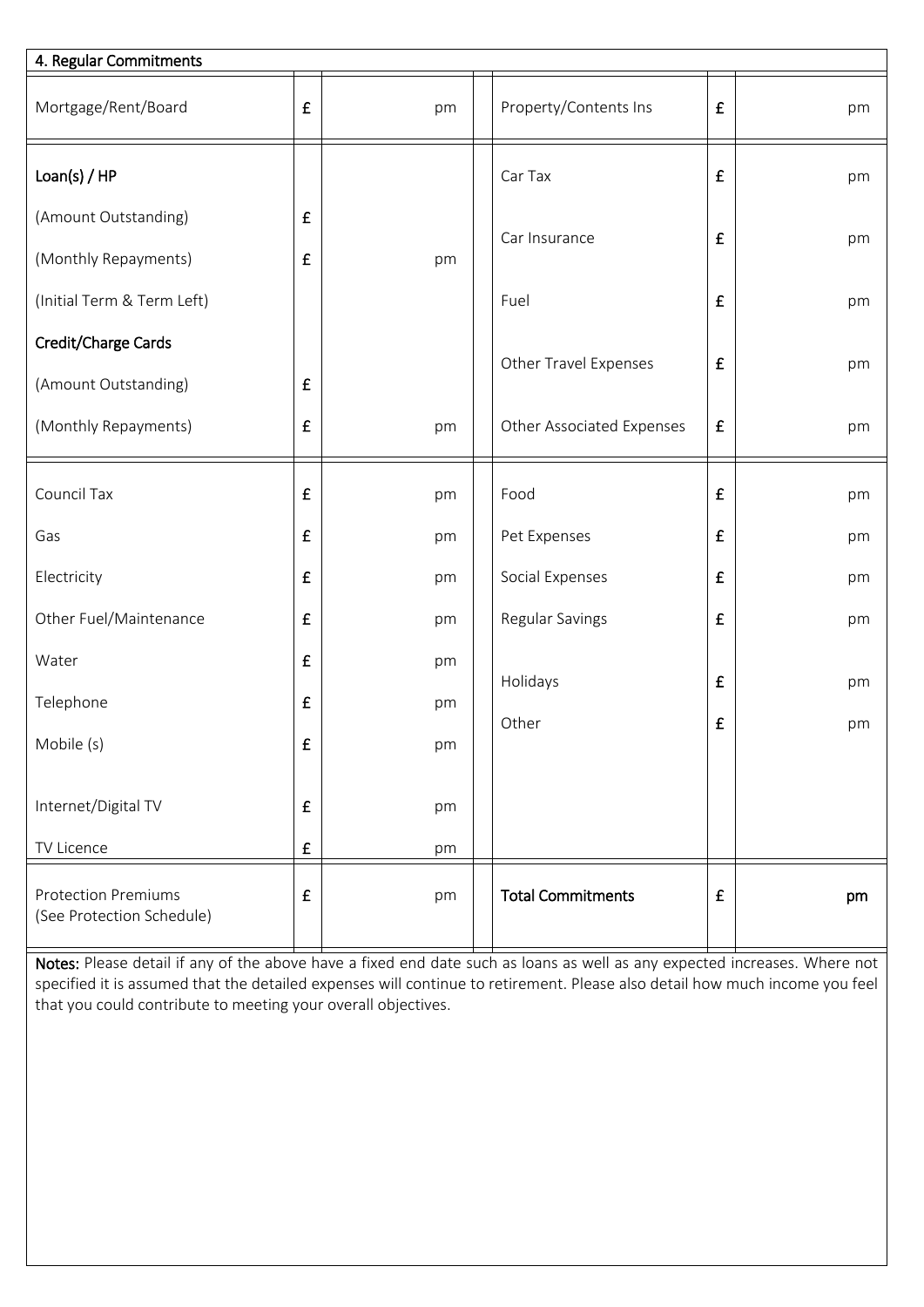| 5. Savings/Investments                                                 |                           |                   |                      |
|------------------------------------------------------------------------|---------------------------|-------------------|----------------------|
|                                                                        | Value                     | Owner             | Funds invested and % |
| <b>Bank Account</b><br>(Current Accounts/ Savings/Fixed<br>Rate Bonds) | $\pounds$                 | Client/Partner/Jt |                      |
| <b>Building Society</b><br>(Savings Accounts/Fixed Rate<br>Bonds)      | $\pounds$                 | Client/Partner/Jt |                      |
| <b>National Savings</b><br>(Certificates/Premium Bonds)                | $\boldsymbol{\mathrm{f}}$ | Client/Partner/Jt |                      |
| Cash ISAs                                                              | $\ensuremath{\mathsf{f}}$ | Client/Partner/Jt |                      |
| <b>Investment ISAs</b>                                                 | $\pounds$                 | Client/Partner/Jt |                      |
| OEICs/Unit Trusts/Other<br>(Please Specify)                            | $\boldsymbol{\mathrm{f}}$ | Client/Partner/Jt |                      |
| <b>Investment Bonds</b>                                                | $\pounds$                 | Client/Partner/Jt |                      |
| <b>TOTAL</b>                                                           | Client £                  | Partner £         | Joint £              |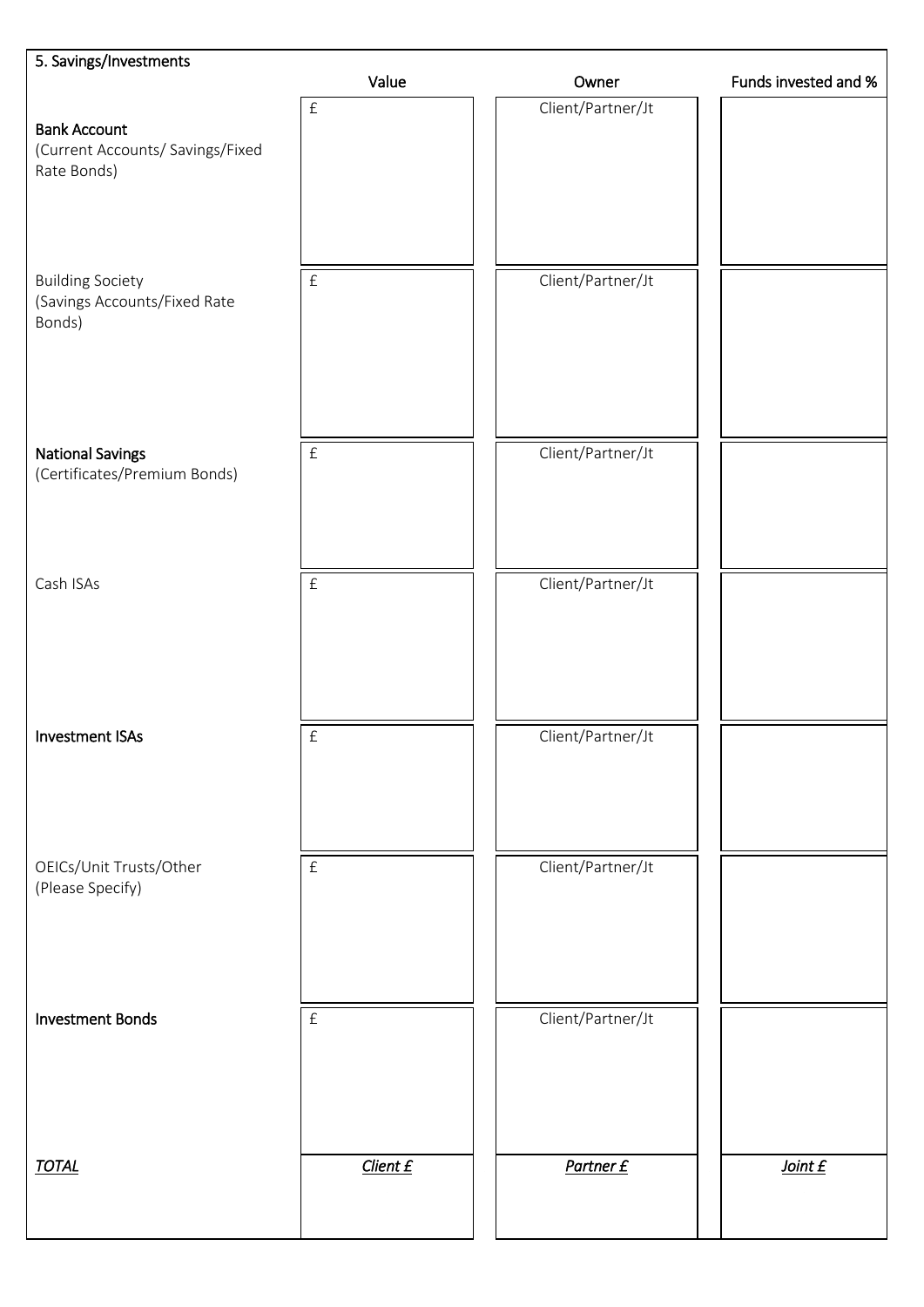Investment/Savings Notes: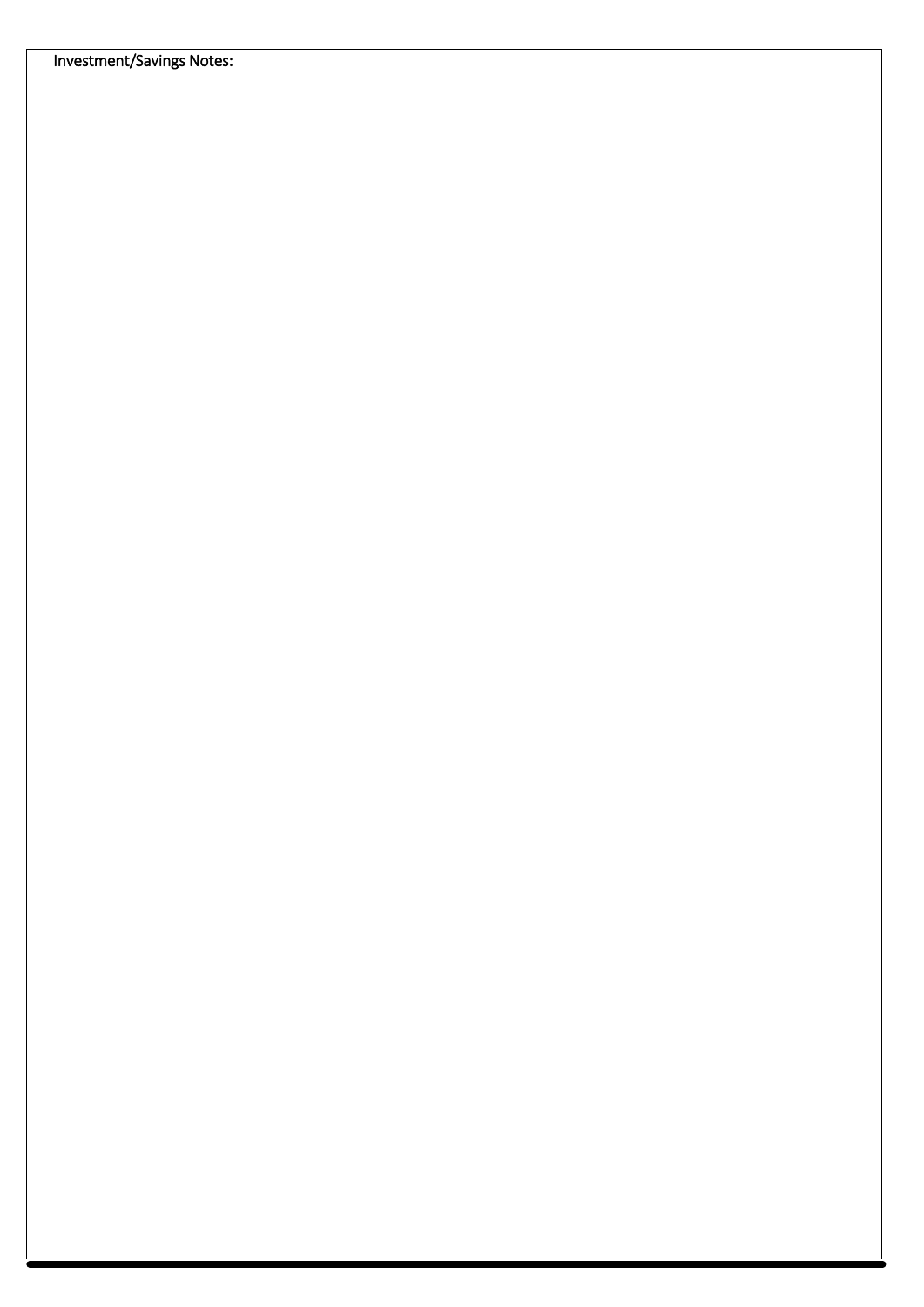| 6. Home and Mortgages   |                              |                                                  |              |
|-------------------------|------------------------------|--------------------------------------------------|--------------|
| Payment Method          | Repayment/Interest Only/Both | <b>Buying a New Home</b>                         |              |
|                         |                              | Please complete this section if you are planning |              |
| <b>Current Property</b> |                              | a                                                |              |
| Value                   | $\mathbf{f}$                 | house purchase in the next 12 months             |              |
|                         |                              | Price you are considering                        | $\pounds$    |
| Amount Borrowed         | £                            |                                                  |              |
| Lender                  |                              | Deposit Available                                | $\mathbf{f}$ |
| Rate/Type               | %                            | Maximum Mortgage                                 |              |
| Outstanding             | $\mathbf{f}$                 | Required                                         | $\mathsf{f}$ |
| Remaining Term          | Years                        | Repayment Term                                   | Yrs          |

Notes: Please insert details of any additional mortgages and property that you hold as well as details of any lump sum or overpayments that you have made.

I

|                | <b>Mortgage Considerations</b>                                                                                                                                                                 |  |     |           | (Only complete if advice is required on Mortgages or Remortgages) |  |
|----------------|------------------------------------------------------------------------------------------------------------------------------------------------------------------------------------------------|--|-----|-----------|-------------------------------------------------------------------|--|
| а.             | Would you prefer to fix your mortgage payments at a set amount for a set number of years or have your payment<br>varying with changes in the mortgage rate?                                    |  |     |           |                                                                   |  |
| b.             | Would you prefer to have lower payments initially, even if it means future payments will be<br>higher they otherwise would be and that you will have paid more overall?                        |  |     |           |                                                                   |  |
|                |                                                                                                                                                                                                |  | Yes | No.       |                                                                   |  |
| $\mathsf{C}$ . | Are you looking for a Cashback mortgage?                                                                                                                                                       |  |     |           |                                                                   |  |
|                |                                                                                                                                                                                                |  | Yes | <b>No</b> |                                                                   |  |
| d.             | Mortgages often include certain fees. Please indicate your order of preference for the following<br>Possibilities, with a number from 1 to 3, with 1 being the most important and 3 the least. |  |     |           |                                                                   |  |
|                | A lower mortgage arrangement fee                                                                                                                                                               |  |     |           |                                                                   |  |
|                | A lower early redemption penalty                                                                                                                                                               |  |     |           |                                                                   |  |
|                | A lower Mortgage Rate                                                                                                                                                                          |  |     |           |                                                                   |  |
|                | We will refer you to a suitably qualified independent Mortgage Adviser who will research the marketplace, should you<br>require.                                                               |  |     |           |                                                                   |  |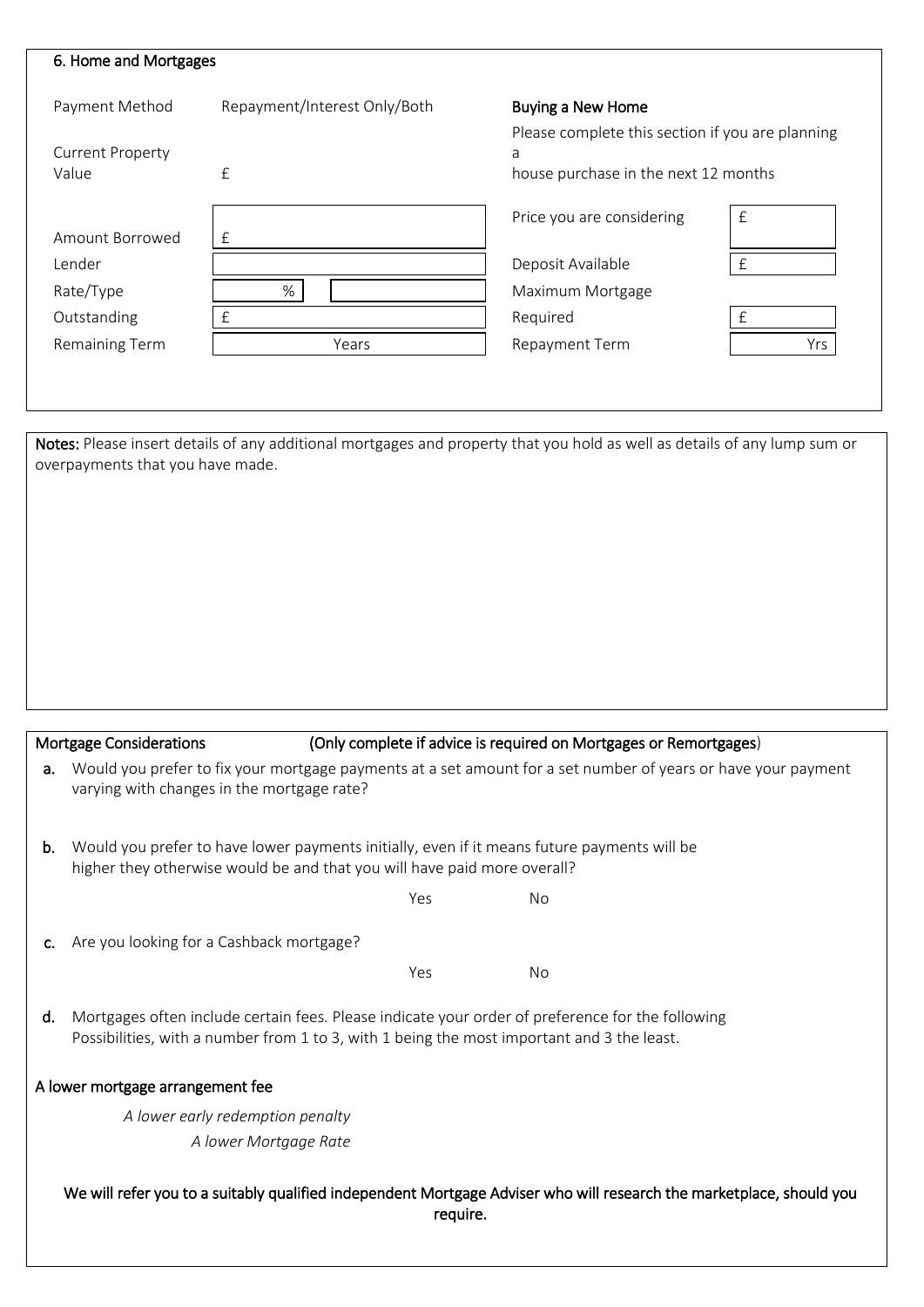# 7. Protection Plans

# Policy Details – Existing Life Assurance Existing Plans

| $\mathbf{1}$   | Life Assured/Policy Beneficiary | Policy Type       | Insurance Company        | Policy No            |
|----------------|---------------------------------|-------------------|--------------------------|----------------------|
|                | Sum Assured/Benefits            | Premium/Frequency | Start Date               | <b>Maturity Date</b> |
| $\overline{2}$ | Life Assured/Policy Beneficiary | Policy Type       | Insurance Company        | Policy No            |
|                | Sum Assured/Benefits            | Premium/Frequency | <b>Start Date</b>        | <b>Maturity Date</b> |
| 3              | Life Assured/Policy Beneficiary | Policy Type       | <b>Insurance Company</b> | Policy No            |
|                | Sum Assured/Benefits            | Premium/Frequency | <b>Start Date</b>        | Maturity Date        |

|                | Policy Details – Existing Critical Illness & Permanent Health and Critical Illness Plans |                   |                   |                      |  |  |  |  |
|----------------|------------------------------------------------------------------------------------------|-------------------|-------------------|----------------------|--|--|--|--|
|                | Life Assured/Policy Beneficiary                                                          | Policy Type       | Insurance Company | Policy No            |  |  |  |  |
|                | Sum Assured/Benefits                                                                     | Premium/Frequency | <b>Start Date</b> | <b>Maturity Date</b> |  |  |  |  |
| $\overline{2}$ | Life Assured/Policy Beneficiary                                                          | Policy Type       | Insurance Company | Policy No            |  |  |  |  |
|                | Sum Assured/Benefits                                                                     | Premium/Frequency | Start Date        | <b>Maturity Date</b> |  |  |  |  |
| 3              | Life Assured/Policy Beneficiary                                                          | Policy Type       | Insurance Company | Policy No            |  |  |  |  |
|                | Sum Assured/Benefits                                                                     | Premium/Frequency | Start Date        | Maturity Date        |  |  |  |  |

Notes: Please include any additional details here. If you have Death in Service benefits as part of your pension or staff package please include these here details type, term, mortgage protection and any exclusions; also include any risk assessment for protection here if necessary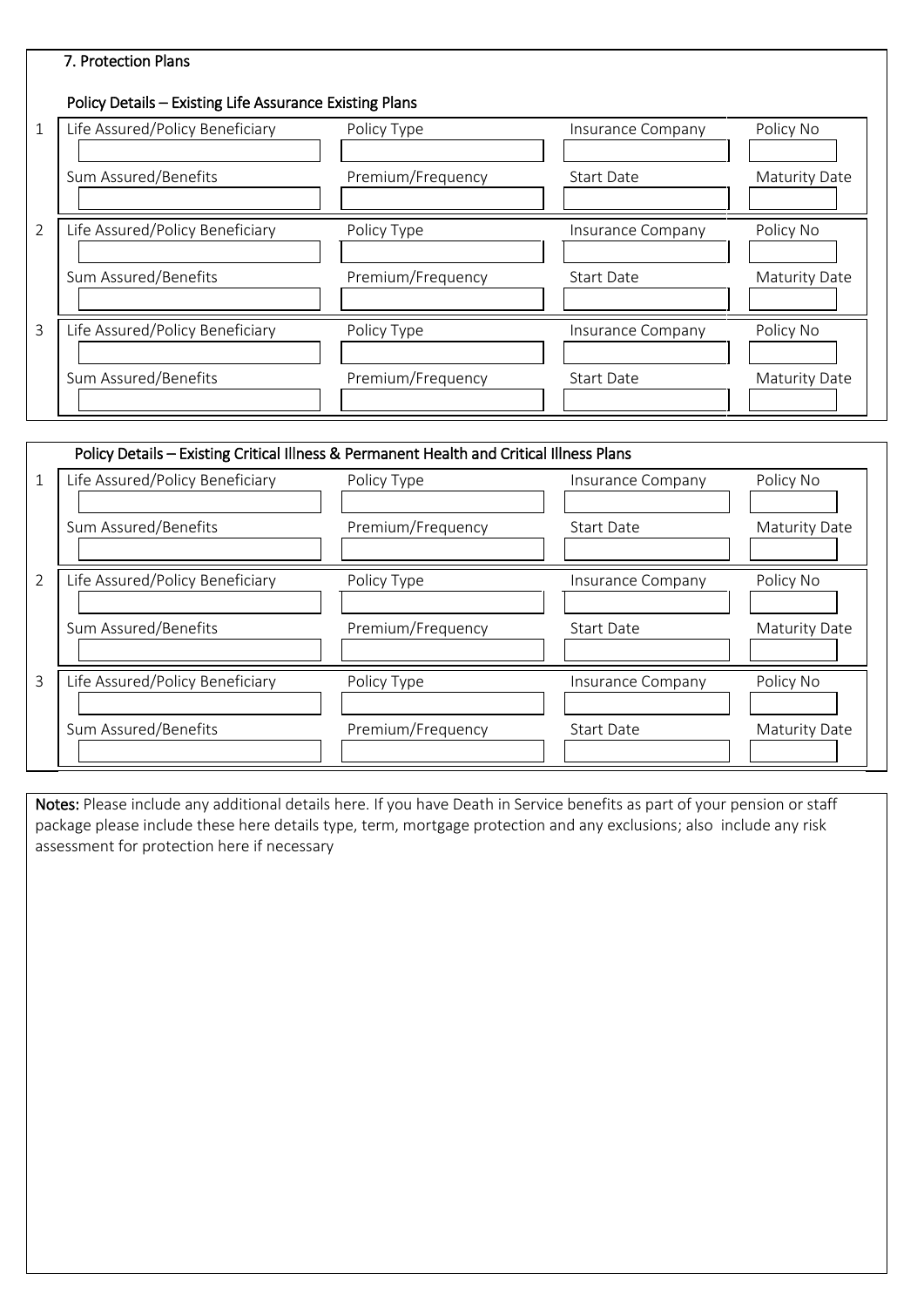#### Protection Calculator

#### Lump Sum Needs How big a lump sum would your clients or their family need?

If your clients were to die, their family may wish to pay off debts such as mortgage or car loans. There will be funeral expenses to pay for or they may wish to leave some rainy-day money for their family. Their lifestyle may also need to alter and they may need to consider paying off debts. What might some of this cost?

| Reason for Lump sum  | Client 1 | Client 2     | Joint        |
|----------------------|----------|--------------|--------------|
|                      |          |              |              |
| Pay off mortgage     | £        | £            | £            |
| Pay off other loans  | £        | £            | £            |
| Funeral expenses     | £        | £            | $\mathsf{f}$ |
| Other                | f        | $\mathsf{f}$ | $\mathsf{f}$ |
| House move           | f        | £            | $\mathsf{f}$ |
| Other (please enter) | £        | £            | £            |
| Total<br>(A)         | £        | £            | £            |

#### Income Needs – What income would your client or their family need?

Your clients may have other commitments, for example school or university fees, child care or maintenance payments. Remember that if they have planned to pay off their debts then they will not have to make interest payments.

| <b>Income Needs</b>                                                  |                                      | Client 1 | Client 2  | Joint |  |
|----------------------------------------------------------------------|--------------------------------------|----------|-----------|-------|--|
| Replace lost annual income                                           |                                      | £        | £         |       |  |
| Other                                                                |                                      | £        | £         | f     |  |
| Total                                                                |                                      | £        | $\pounds$ |       |  |
| Lump sum to generate income                                          | (B)                                  | £        | £         | £     |  |
| Income calculator – assuming 5% interest (example):                  |                                      |          |           |       |  |
| Required annual income                                               | £18,000 pa                           |          |           |       |  |
| Lump sum to provide                                                  | £18,000 = £360,000 Sum Assured<br>5% |          |           |       |  |
| Existing Arrangements - What other lump sums could your clients get? |                                      |          |           |       |  |

## Your clients may have existing insurance policies, particularly covering their mortgage. Their employers may provide them with a death-in-service or other benefits. They may want to use up existing investments to reduce the amount of protection they need.

|                                                         | Client 1 | Client 2     | Joint        |
|---------------------------------------------------------|----------|--------------|--------------|
| <b>Existing Arrangements</b>                            | £        | £            | £            |
| Mortgage Policies                                       | £        |              |              |
| Other Insurance                                         | £        | $\mathsf{f}$ | $\mathsf{f}$ |
| <b>Employer Benefits</b>                                | £        |              |              |
| Available Investments                                   | £        | f            | f            |
| (C)<br>Total                                            | £        | f            | £            |
| <b>Total Sum Assured Required</b>                       | Client 1 | Client 2     | Joint        |
| For lump sum and income generation<br>$(A) + (B) - (C)$ | £        | £            | £            |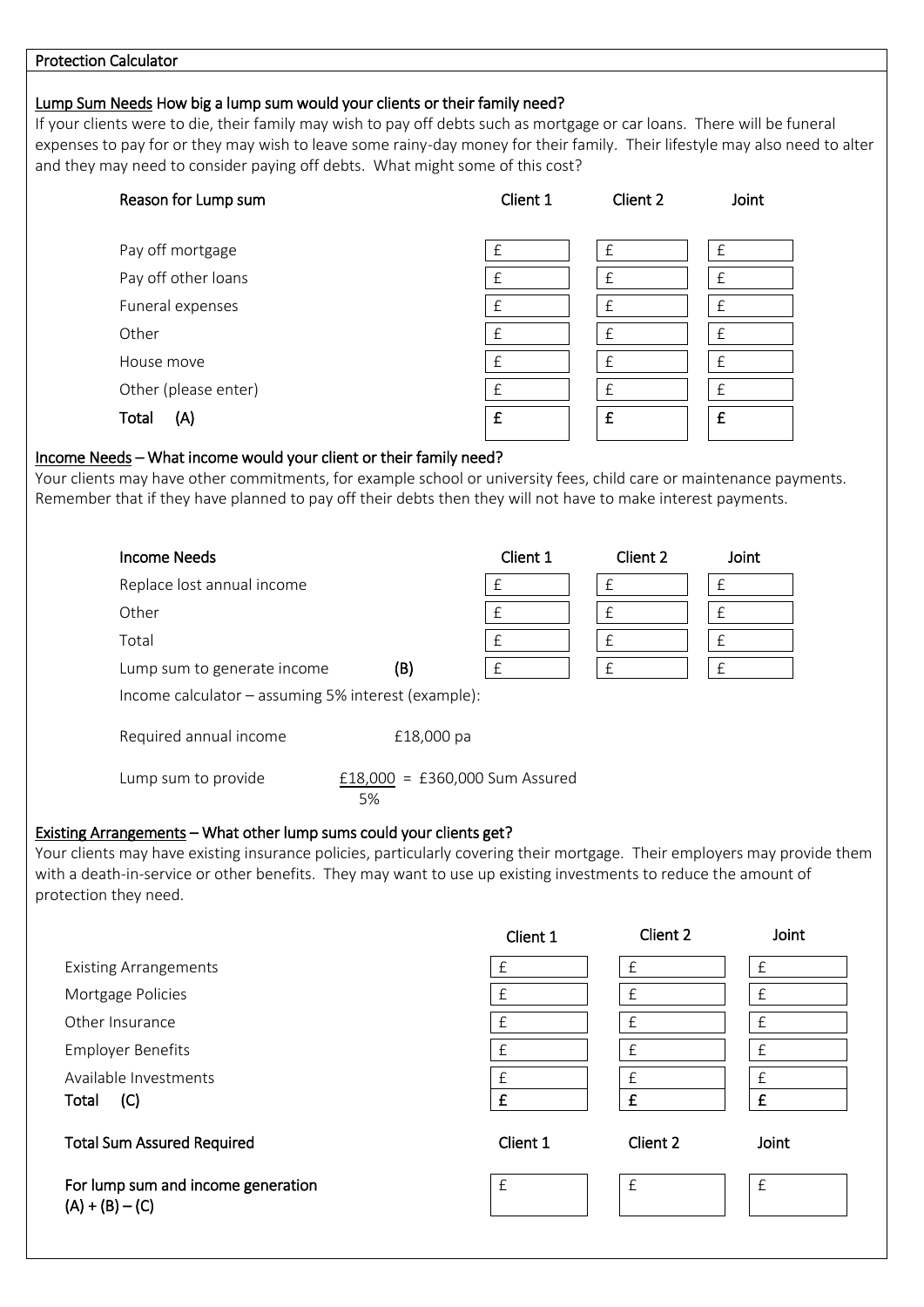| Does your Company operate an<br>Yes<br>No<br>Yes<br>No<br>Yes<br>No<br>Yes<br>No<br>Yes<br>No<br>Yes<br>No<br><b>Occupational Pension Schemes</b><br>Yes<br>No<br>Yes<br>No<br>$\ensuremath{\mathsf{f}}$<br>$\pounds$<br>$\%$<br>$\%$<br>$\hat{E}$<br>$\pounds$<br>$\%$<br>$\%$<br>Final Salary Schemes (Only to be completed if you are a member of such a scheme)<br>ths<br>ths<br>$\pounds$<br>$\pounds$<br>$\%$<br>$\%$<br>Money Purchase Schemes (Only to be completed if you are a member of such a scheme)<br>£<br>$\pounds$<br>£<br>$\%$<br>$\pounds$<br>%<br>$\%$<br>$\ensuremath{\mathsf{f}}$<br>$\pounds$<br>%<br>% | 8. Pension Schemes                                                                                                       |           | Self |      |           | Partner |  |
|--------------------------------------------------------------------------------------------------------------------------------------------------------------------------------------------------------------------------------------------------------------------------------------------------------------------------------------------------------------------------------------------------------------------------------------------------------------------------------------------------------------------------------------------------------------------------------------------------------------------------------|--------------------------------------------------------------------------------------------------------------------------|-----------|------|------|-----------|---------|--|
|                                                                                                                                                                                                                                                                                                                                                                                                                                                                                                                                                                                                                                | At what age would you like retire?                                                                                       |           |      |      |           |         |  |
|                                                                                                                                                                                                                                                                                                                                                                                                                                                                                                                                                                                                                                |                                                                                                                          |           |      |      |           |         |  |
|                                                                                                                                                                                                                                                                                                                                                                                                                                                                                                                                                                                                                                | Occupational Pension Scheme?                                                                                             |           |      |      |           |         |  |
|                                                                                                                                                                                                                                                                                                                                                                                                                                                                                                                                                                                                                                | Are you now or will you become eligible for                                                                              |           |      |      |           |         |  |
|                                                                                                                                                                                                                                                                                                                                                                                                                                                                                                                                                                                                                                | membership?                                                                                                              |           |      |      |           |         |  |
|                                                                                                                                                                                                                                                                                                                                                                                                                                                                                                                                                                                                                                | If yes, when?                                                                                                            |           |      |      |           |         |  |
|                                                                                                                                                                                                                                                                                                                                                                                                                                                                                                                                                                                                                                | Have you joined or do you intend to join?                                                                                |           |      |      |           |         |  |
|                                                                                                                                                                                                                                                                                                                                                                                                                                                                                                                                                                                                                                |                                                                                                                          |           |      |      |           |         |  |
|                                                                                                                                                                                                                                                                                                                                                                                                                                                                                                                                                                                                                                | <b>Retirement Date</b>                                                                                                   |           |      |      |           |         |  |
|                                                                                                                                                                                                                                                                                                                                                                                                                                                                                                                                                                                                                                | Pensionable service start date                                                                                           |           |      |      |           |         |  |
|                                                                                                                                                                                                                                                                                                                                                                                                                                                                                                                                                                                                                                | Contracted out of S2P                                                                                                    |           |      |      |           |         |  |
|                                                                                                                                                                                                                                                                                                                                                                                                                                                                                                                                                                                                                                | <b>Your Gross Contribution</b>                                                                                           |           |      |      |           |         |  |
|                                                                                                                                                                                                                                                                                                                                                                                                                                                                                                                                                                                                                                | Death In Service                                                                                                         |           |      |      |           |         |  |
|                                                                                                                                                                                                                                                                                                                                                                                                                                                                                                                                                                                                                                | Widow(er)'s Pensions                                                                                                     |           |      |      |           |         |  |
|                                                                                                                                                                                                                                                                                                                                                                                                                                                                                                                                                                                                                                |                                                                                                                          |           |      |      |           |         |  |
|                                                                                                                                                                                                                                                                                                                                                                                                                                                                                                                                                                                                                                | Pension Basis (e.g. 60ths, 80ths, other)<br>Lump Sum in addition/by commutation<br>Benefit escalation rate in retirement |           |      |      |           |         |  |
|                                                                                                                                                                                                                                                                                                                                                                                                                                                                                                                                                                                                                                |                                                                                                                          |           |      |      |           |         |  |
|                                                                                                                                                                                                                                                                                                                                                                                                                                                                                                                                                                                                                                | <b>Current Funds and Value</b>                                                                                           |           |      |      |           |         |  |
|                                                                                                                                                                                                                                                                                                                                                                                                                                                                                                                                                                                                                                | <b>Employers Contribution</b>                                                                                            |           |      |      |           |         |  |
|                                                                                                                                                                                                                                                                                                                                                                                                                                                                                                                                                                                                                                |                                                                                                                          |           |      |      |           |         |  |
|                                                                                                                                                                                                                                                                                                                                                                                                                                                                                                                                                                                                                                | <b>Additional Contributions</b><br>Total contribution to Co AVC                                                          |           |      |      |           |         |  |
|                                                                                                                                                                                                                                                                                                                                                                                                                                                                                                                                                                                                                                |                                                                                                                          |           |      |      |           |         |  |
|                                                                                                                                                                                                                                                                                                                                                                                                                                                                                                                                                                                                                                |                                                                                                                          | $\pounds$ |      | $\%$ | $\pounds$ |         |  |
| Personal Pension Plans (Including Group Personal Pension Plans)                                                                                                                                                                                                                                                                                                                                                                                                                                                                                                                                                                |                                                                                                                          |           |      |      |           |         |  |
| Premium/Frequency<br>Fund and<br>Insurance Company<br>Retirement                                                                                                                                                                                                                                                                                                                                                                                                                                                                                                                                                               |                                                                                                                          |           |      |      |           |         |  |
| value<br>Age                                                                                                                                                                                                                                                                                                                                                                                                                                                                                                                                                                                                                   |                                                                                                                          |           |      |      |           |         |  |
|                                                                                                                                                                                                                                                                                                                                                                                                                                                                                                                                                                                                                                |                                                                                                                          |           |      |      |           |         |  |
|                                                                                                                                                                                                                                                                                                                                                                                                                                                                                                                                                                                                                                | Total contribution to FSAVC<br>Policyholder                                                                              |           |      |      |           |         |  |
|                                                                                                                                                                                                                                                                                                                                                                                                                                                                                                                                                                                                                                |                                                                                                                          |           |      |      |           |         |  |
|                                                                                                                                                                                                                                                                                                                                                                                                                                                                                                                                                                                                                                |                                                                                                                          |           |      |      |           |         |  |

Partner: What is your expected State Pension? Client:

Partner: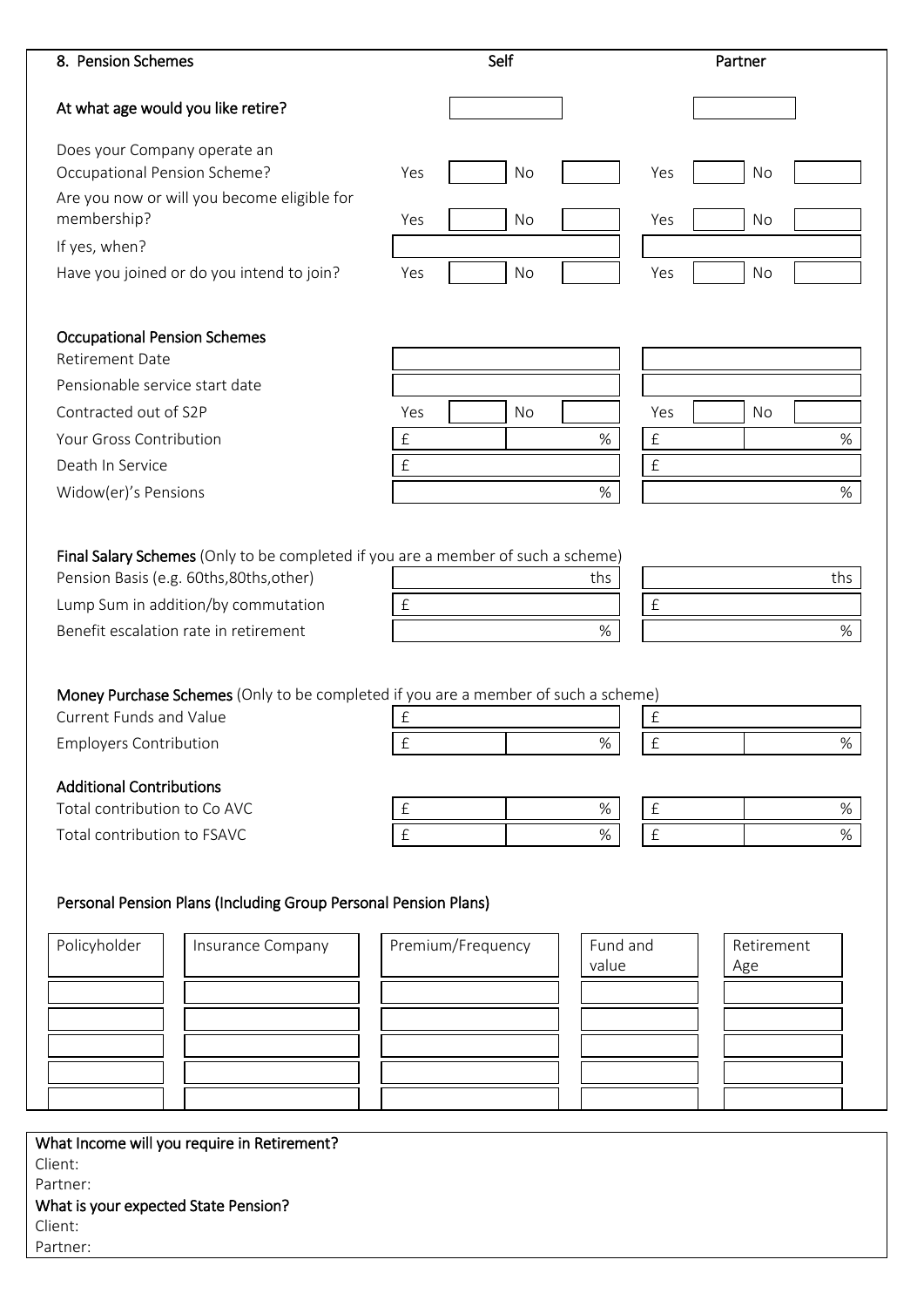## Retirement Notes:

Notes: Please include any details of deferred pension schemes, both occupational and personal as well as details of any expected additional contributions to be made? Please also provide details of any restrictions on your current pensions such as fund choice, max/min contributions, and restrictions on the policy.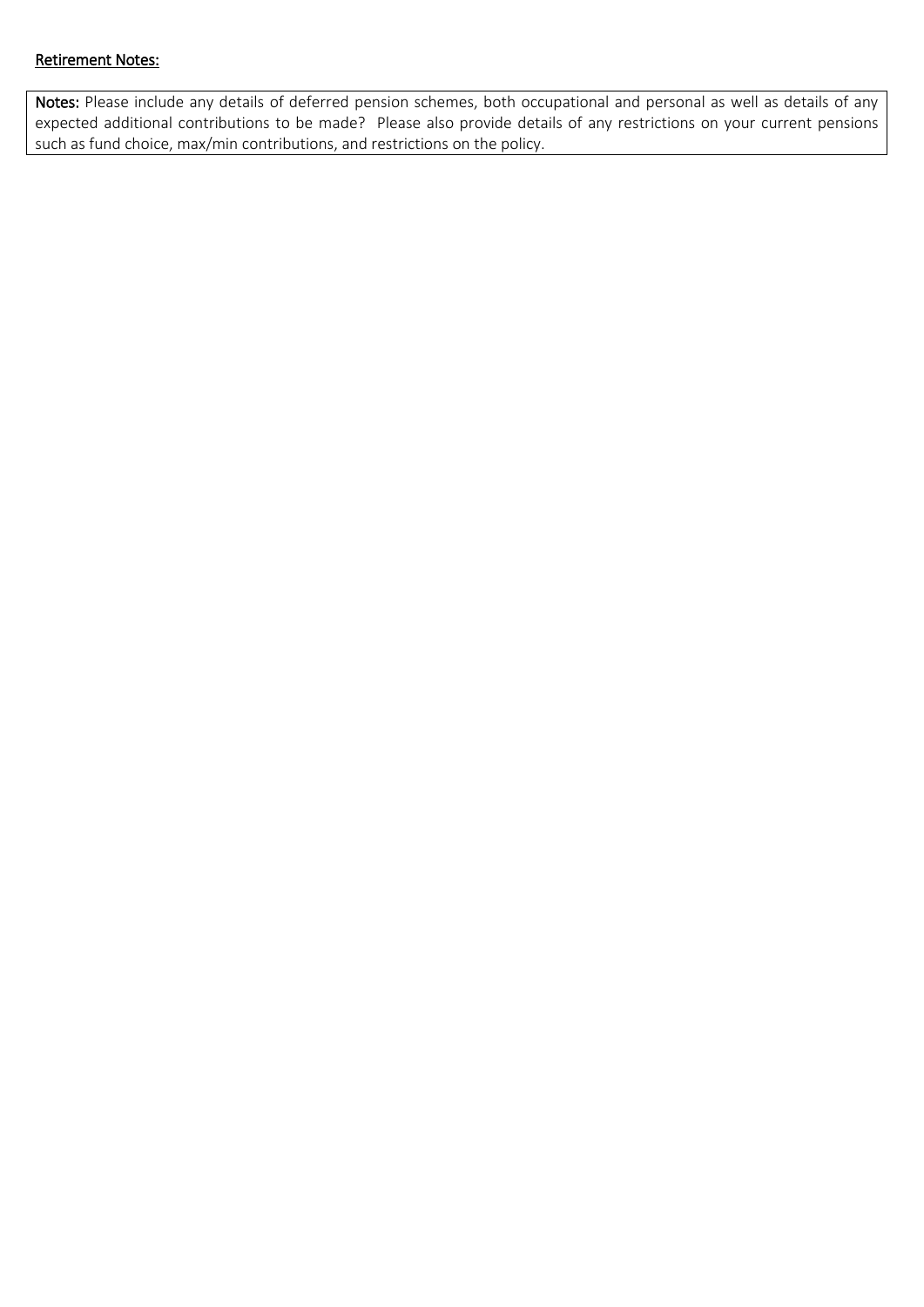# 9. Estate Planning & Inheritance

If clients show any doubt or concern about any of the issues below they should be encouraged to review their Will. Wills should be reviewed every 5-6 years and re-made if necessary to reflect changed personal circumstances.

| General                                                                                                            | Consideration                                                                                                 | Self   | Partner |
|--------------------------------------------------------------------------------------------------------------------|---------------------------------------------------------------------------------------------------------------|--------|---------|
| <b>ALL Clients</b><br>Have you made a Will?                                                                        | All clients should have one - the consequences of<br>having no Will or an out of date Will can be disastrous. | Y/N    | Y/N     |
| Have you made EPA/LPA ?                                                                                            | Loss of Physical or Mental Capacity could be an issue                                                         | Y/N    | Y/N     |
| Homeowners (If applicable)<br>Do you own the house as joint<br>tenants or tenants-in-common?                       | A joint tenancy creates a major area of exposure.<br>Clients should seek professional advice.                 | JT/TIC | JT/TIC  |
| Inheritance Tax (IHT - If applicable)                                                                              |                                                                                                               | N/A    | N/A     |
| Has your IHT position changed?                                                                                     | Clients' IHT exposure can/may have changed and a Will<br>may need changing.                                   | Y/N    | Y/N     |
| Have you received/do you expect to<br>receive an inheritance?                                                      | Wills with a Nil Rate Band Disc Trust may no longer be<br>what the client wants/needs.                        | Y/N    | Y/N     |
| Do you know what your parents'<br>Wills say?                                                                       | They could make clients' position worse? Parents<br>should be asked to consider re-making Wills.              | Y/N    | Y/N     |
| Have you made any gifts in the<br>last 7 years and/or do you intend to<br>make any gifts In the next 12<br>months? |                                                                                                               | Y/N    | Y/N     |
| <b>Business Owners with controlling</b><br>interest (If applicable)                                                |                                                                                                               | N/A    | N/A     |
| Did you start/acquire it since you<br>made your Will?                                                              | Advice must be received to ensure the most efficient<br>succession of business.                               | Y/N    | Y/N     |
| Do you want it to be closed, sold or                                                                               |                                                                                                               | Y/N    | Y/N     |
| to continue if you should die?<br>Is there a Shareholder/Partnership<br>Agreement?                                 |                                                                                                               | Y/N    | Y/N     |

Notes (Inc any assessment for IHT)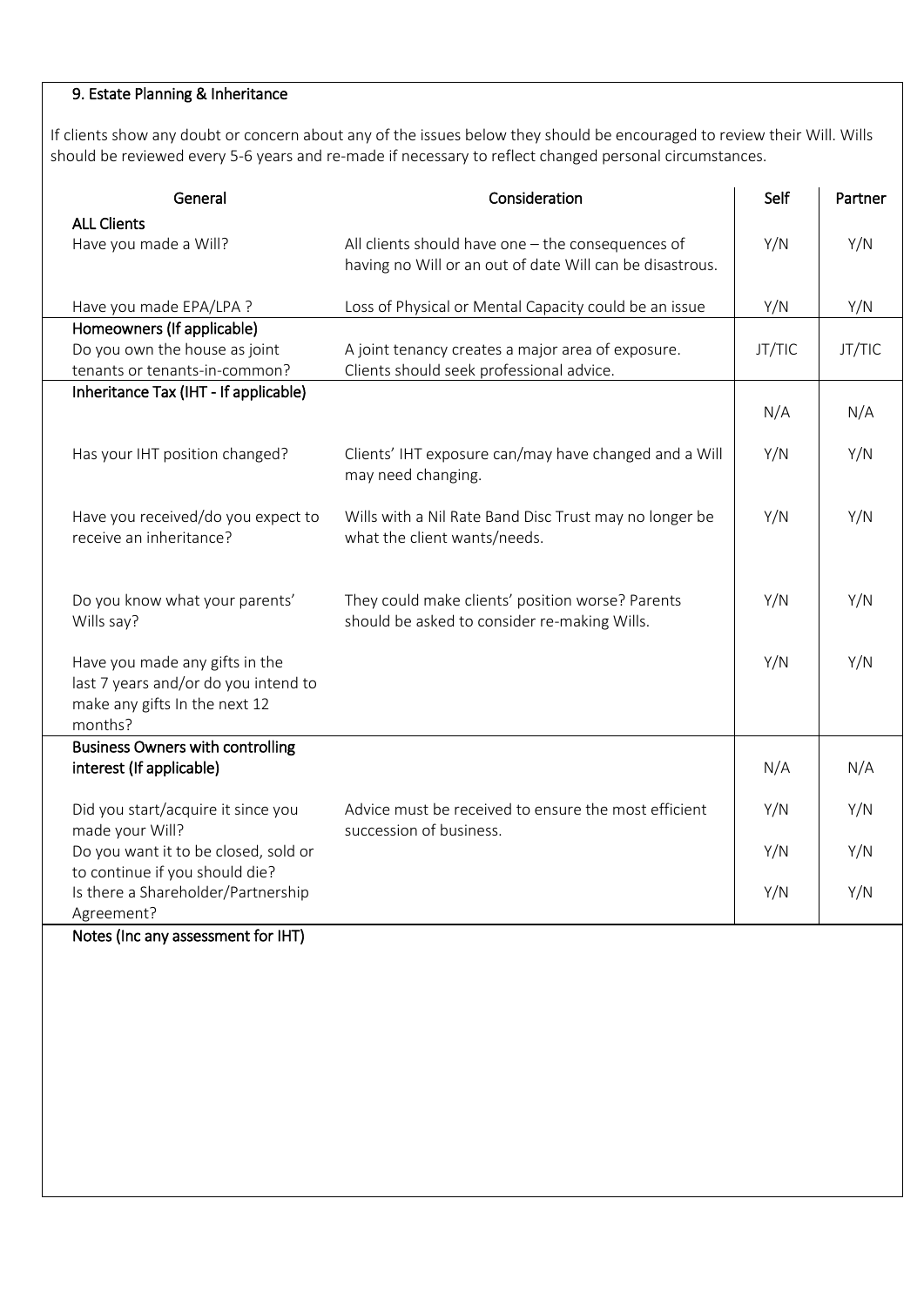| 10. General Financial Objectives                                                                   |
|----------------------------------------------------------------------------------------------------|
| Please specify your financial objectives by assigning a priority from High to No priority :        |
| (High Priority = "1", Possible/Medium Priority = "2", No Priority = "X")                           |
| Family Security (e.g., life, critical illness, income protection)                                  |
| Saving short-term (e.g., building up an emergency fund)                                            |
| Saving medium to long term (e.g., providing a lump sum for child's future education)               |
| Investment planning (e.g., using a lump sum to generate growth/income now or in future)            |
| Retirement Planning (e.g., boosting pension provision)                                             |
| At Retirement Planning (e.g., using pension/other assets to provide suitable income in retirement) |
| Long Term Care Planning (e.g., providing an income to help meet Care Costs)                        |
| Mitigating your Estate's potential tax liability (e.g., inheritance tax planning)                  |
| Other (Please specify)                                                                             |
|                                                                                                    |

Any Additional Advice Considerations: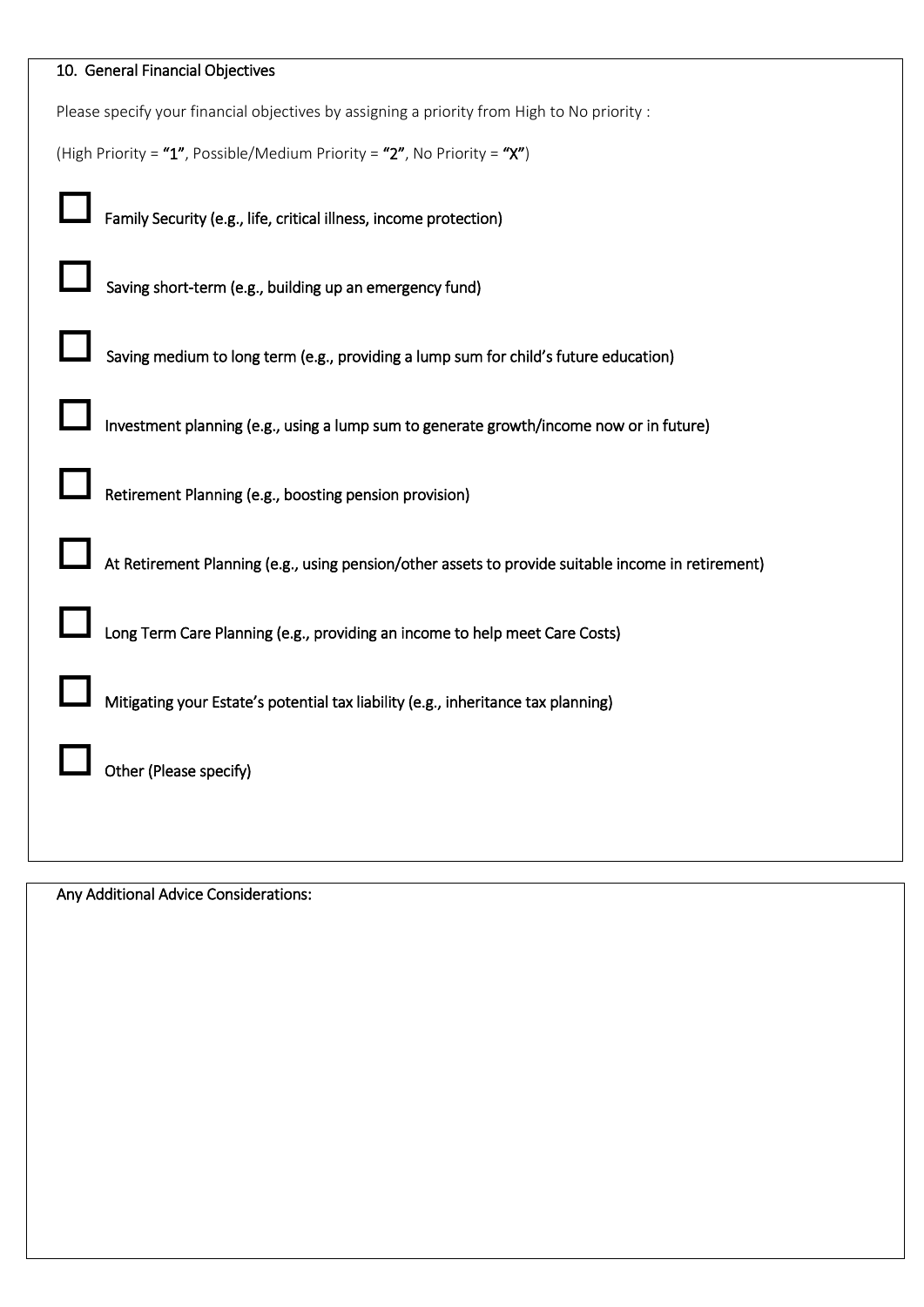# 11. Attitude to Risk Profiler Questionnaire - 10 Question Version

Please tick one of the five boxes for EACH question.

|                                                                    |                           | Self Partner |  |
|--------------------------------------------------------------------|---------------------------|--------------|--|
|                                                                    | Strongly disagree         |              |  |
| 1. I would be willing to risk a percentage of my income or capital | Disagree                  |              |  |
| in order to get a good return on an investment.                    | Neither agree or disagree |              |  |
|                                                                    | Agree                     |              |  |
|                                                                    | Strongly agree            |              |  |
|                                                                    |                           |              |  |
|                                                                    | Strongly disagree         |              |  |
| 2. To achieve high returns, it is necessary to choose high-risk    | Disagree                  |              |  |
| investments.                                                       | Neither agree or disagree |              |  |
|                                                                    | Agree                     |              |  |
|                                                                    | Strongly agree            |              |  |
|                                                                    | Strongly disagree         |              |  |
| 3. When I am faced with a financial decision I am generally more   | Disagree                  |              |  |
| concerned about the possible losses than the probable gains.       | Neither agree or disagree |              |  |
|                                                                    | Agree                     |              |  |
|                                                                    | Strongly agree            |              |  |
|                                                                    |                           |              |  |
|                                                                    | Strongly disagree         |              |  |
| 4. I would rather know that I was getting a guaranteed rate of     | Disagree                  |              |  |
| return than be uncertain about my investments.                     | Neither agree or disagree |              |  |
|                                                                    | Agree                     |              |  |
|                                                                    | Strongly agree            |              |  |
|                                                                    | Strongly disagree         |              |  |
| 5. Compared to the average person, I take lower financial risks.   | Disagree                  |              |  |
|                                                                    | Neither agree or disagree |              |  |
|                                                                    | Agree                     |              |  |
|                                                                    | Strongly agree            |              |  |
|                                                                    | Strongly disagree         |              |  |
| 6. I would rather put my money in a bank account than invest in    | Disagree                  |              |  |
| shares.                                                            |                           |              |  |
|                                                                    | Neither agree or disagree |              |  |
|                                                                    | Agree                     |              |  |
|                                                                    | Strongly agree            |              |  |
|                                                                    | Strongly disagree         |              |  |
| 7. I do not feel comfortable with financial uncertainty.           | Disagree                  |              |  |
|                                                                    | Neither agree or disagree |              |  |
|                                                                    | Agree                     |              |  |
|                                                                    | Strongly agree            |              |  |
|                                                                    | Strongly disagree         |              |  |
| 8. I would accept potential losses in order to pursue long-term    | Disagree                  |              |  |
| investment growth.                                                 | Neither agree or disagree |              |  |
|                                                                    | Agree                     |              |  |
|                                                                    | Strongly agree            |              |  |
|                                                                    |                           |              |  |
|                                                                    | Strongly disagree         |              |  |
| 9. Taking financial risks is important to me.                      | Disagree                  |              |  |
|                                                                    | Neither agree or disagree |              |  |
|                                                                    | Agree                     |              |  |
|                                                                    | Strongly agree            |              |  |
|                                                                    | Strongly disagree         |              |  |
| 10. I would be happy investing a large proportion of my income or  | Disagree                  |              |  |
| capital in a high-risk investment.                                 | Neither agree or disagree |              |  |
|                                                                    | Agree                     |              |  |
|                                                                    | Strongly agree            |              |  |
|                                                                    |                           |              |  |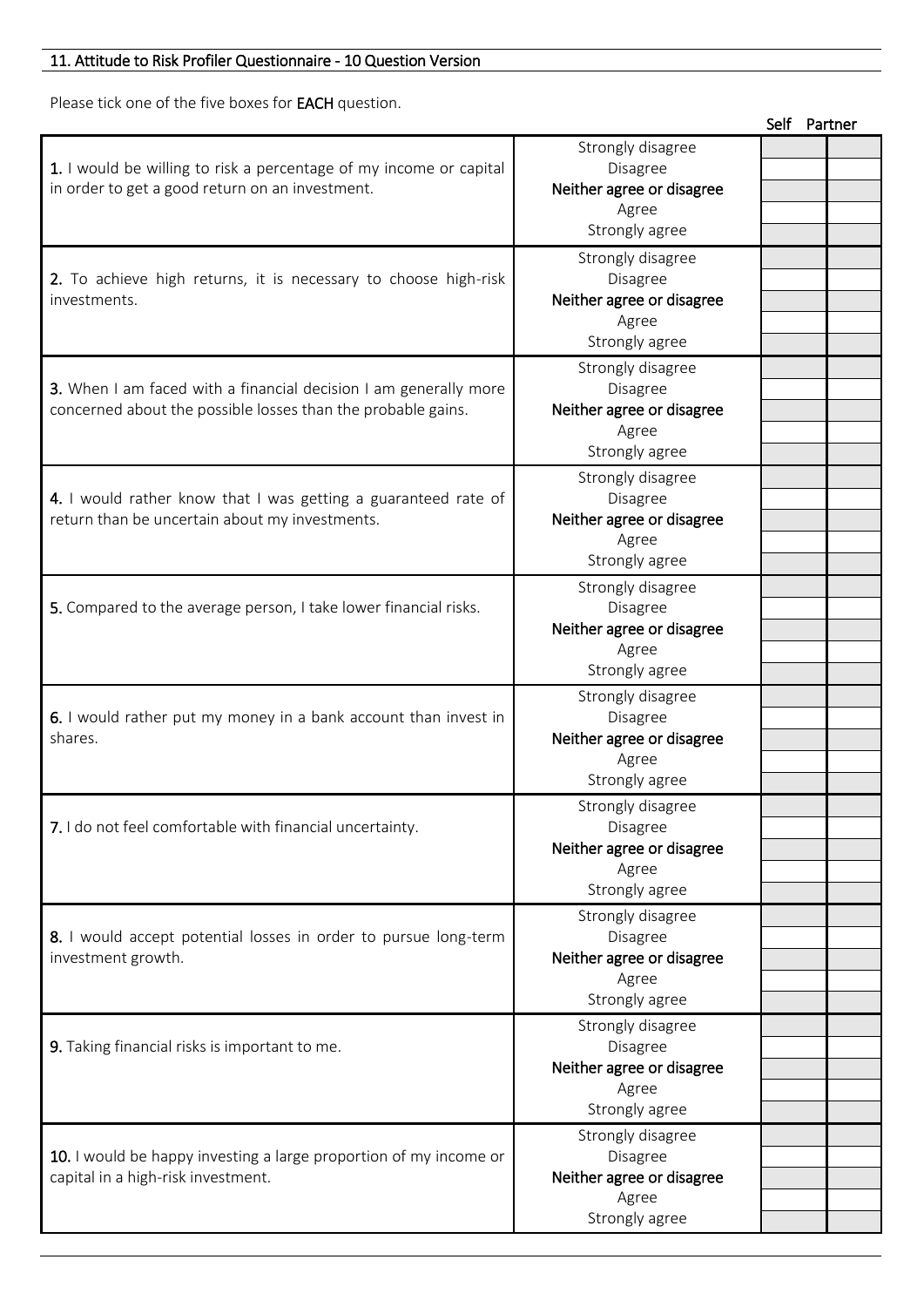## 1. Do you have any specific financial goals for this investment? If you have multiple goals, please choose the *main one* that applies to you.

 $\Box$  No, my investment is to meet a range of goals

 $\Box$  Yes - to meet essential living costs: Any losses from this investment would reduce my standard of living

 $\Box$  Yes - to meet other important financial goals: If this investment fell in value I'd have enough to live on, but couldn't meet these goals

 $\Box$  Yes - to meet non-essential financial goals: I'd still be able to cover my essential living costs and other important financial goals if this investment fell in value

## 2. How much of your investments could you afford to lose without reducing your future standard of living?

- $\Box$  I can't afford any loss
- $\Box$  I could afford a small loss
- $\Box$  I could afford a medium loss
- $\Box$  I could afford a large loss

## 3. When is the earliest you plan to take money from your investments?

- $\Box$  Within the next year
- $\square$  Between 1 and 5 years from now
- $\square$  Between 6 and 10 years from now
- $\Box$  More than 10 years from now

## 4. How do you plan to take money from your investments?

- $\square$  As a single lump sum
- $\square$  Leave it invested and withdraw amounts only as needed
- $\square$  Leave it invested and withdraw amounts regularly (e.g. taking it as regular income)
- $\square$  Leave it invested and only take money out in an emergency

## 5. How likely is it that you will need to take money from your investments earlier than planned?

 Very likely: Under certain circumstances I can see a situation where I would need to access my investments early - e.g. in a financial emergency

 $\square$  Possibly: I may need to access my investments early e.g. in a financial emergency

 $\Box$  Unlikely: I won't need to access my investments early as I have other money for financial emergencies

 $\Box$  I can't access some or all of my investments early (e.g. a pension)

## Attitude to Risk/Capacity for Loss Notes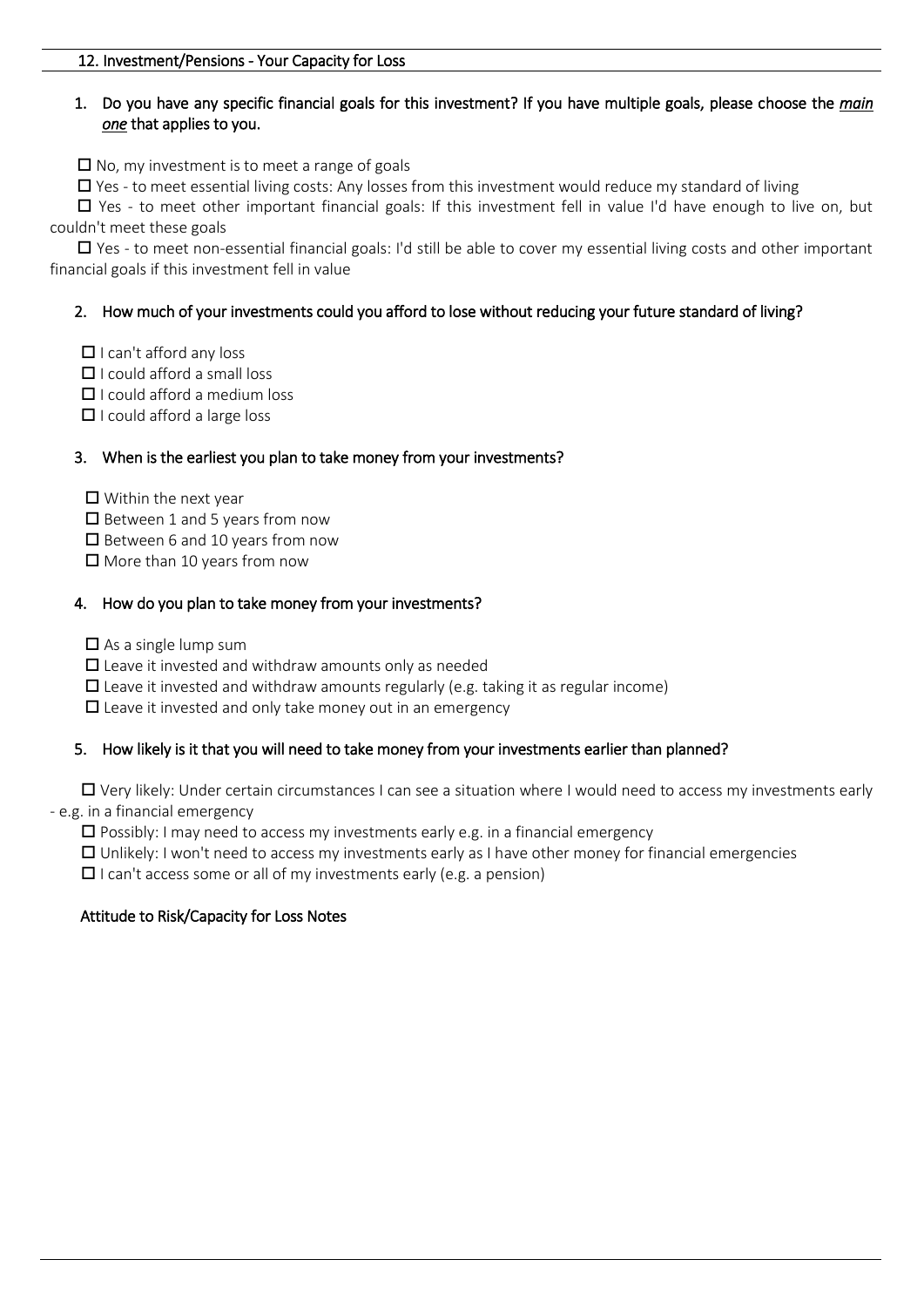# 13. Investment/Pensions - Enhanced Suitability Questions

Please tick one of the boxes for EACH question.

| When it comes to investing, how would you describe yourself?<br>1.                                                                                                                                                                                                    | <b>TICK</b> |  |  |  |
|-----------------------------------------------------------------------------------------------------------------------------------------------------------------------------------------------------------------------------------------------------------------------|-------------|--|--|--|
| No understanding / knowledge                                                                                                                                                                                                                                          |             |  |  |  |
| Very little understanding / knowledge                                                                                                                                                                                                                                 |             |  |  |  |
| A fair degree of understanding / knowledge                                                                                                                                                                                                                            |             |  |  |  |
| A high level of understanding / knowledge                                                                                                                                                                                                                             |             |  |  |  |
| 2. How important is it to you to know that the products that you invest in are covered by the UK Financial<br>Services Compensation Scheme?                                                                                                                           |             |  |  |  |
| Important                                                                                                                                                                                                                                                             |             |  |  |  |
| Neither Important or Not Important                                                                                                                                                                                                                                    |             |  |  |  |
| Not Important                                                                                                                                                                                                                                                         |             |  |  |  |
| How important is it to you to know that all of your investments are accessible should you require the funds for<br>3.<br>emergency purposes?                                                                                                                          |             |  |  |  |
| Important                                                                                                                                                                                                                                                             |             |  |  |  |
| Neither Important or Not Important                                                                                                                                                                                                                                    |             |  |  |  |
| Not Important                                                                                                                                                                                                                                                         |             |  |  |  |
| 4. Some investments borrow money to increase the total amount invested, by doing this it increases the risk to<br>you as an individual especially if the product is unable to repay the amount borrowed. How important<br>therefore is it to you to avoid such risks? |             |  |  |  |
| Very Important                                                                                                                                                                                                                                                        |             |  |  |  |
| Neither Important or Not Important                                                                                                                                                                                                                                    |             |  |  |  |
| Not Important                                                                                                                                                                                                                                                         |             |  |  |  |
| How important is it to you to know that your funds you invest in only trade in socially responsible areas of<br>5.<br>investment?                                                                                                                                     |             |  |  |  |
| Very Important                                                                                                                                                                                                                                                        |             |  |  |  |
| Neither Important or Not Important                                                                                                                                                                                                                                    |             |  |  |  |
| Not Important                                                                                                                                                                                                                                                         |             |  |  |  |
| How important is it for you to be able to vary the underlying risks associated with your investments in line with<br>6.<br>changes in your personal circumstances?                                                                                                    |             |  |  |  |
|                                                                                                                                                                                                                                                                       |             |  |  |  |
| Very Important                                                                                                                                                                                                                                                        |             |  |  |  |
| Neither Important or Not Important                                                                                                                                                                                                                                    |             |  |  |  |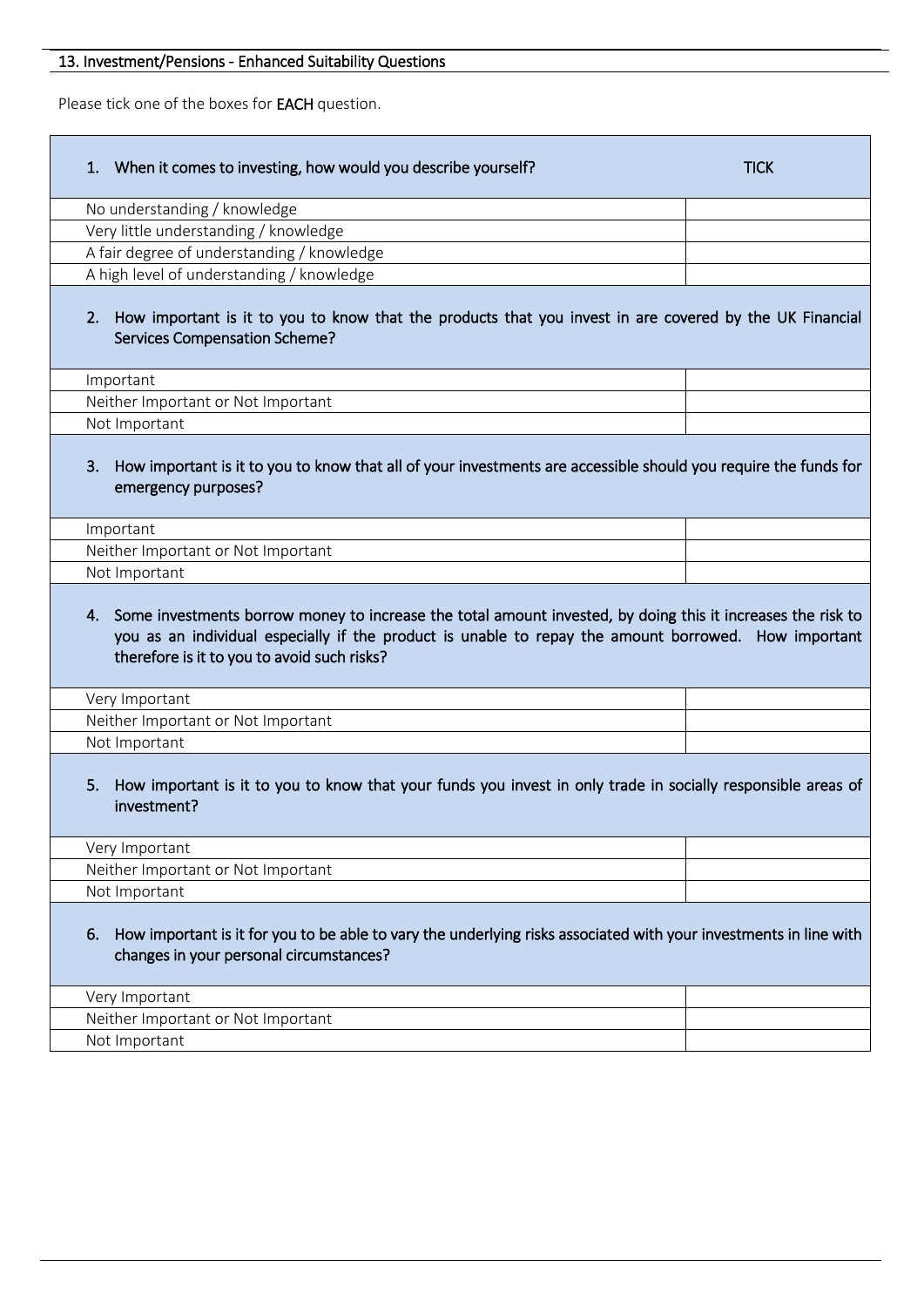#### 14. Investment/Pensions - Investor Experience Questionnaire

Please tick one of the boxes for EACH question.

## 1. Other than a current account, have you ever invested in cash-based savings and deposits, such as savings accounts, cash ISAs or savings bonds (e.g., from a Bank or Building Society or NS&I)?

- $\square$  Yes, I invested after taking professional financial advice
- $\square$  Yes, I invested without taking professional financial advice<br> $\square$  No
- $No$

2. Have you ever invested in pensions where you could control the selection of funds to invest in (not a final salary scheme)?

- □ Yes, I invested after taking professional financial advice
- $\square$  Yes, I invested without taking professional financial advice
- $\square$  No

## 3. Have you ever had a stocks & shares ISA, or a professionally managed investment fund such as an OEIC, unit trust or investment bond?

- $\square$  Yes, I invested after taking professional financial advice
- $\square$  Yes, I invested without taking professional financial advice
- $\square$  Yes, both with and without taking professional financial advice
- $\square$  No

## 4. Have you ever bought or sold individual shares on the stock market?

- □ Yes, I invested after taking professional financial advice
- $\square$  Yes, I invested without taking professional financial advice
- $\square$  Yes, both with and without taking professional financial advice
- $\Box$  No

# 5. How often do you review the value of your pensions and investments?

- $\Box$  I do not have any pensions or investments
- $\Box$  At least every 3 months
- $\Box$  Between 3 months and a year
- $\square$  Less often than once a year
- $\square$  Only when I see a major financial event in the news
- $\Box$  I leave this to my financial adviser

# 6. If the value of your pensions or investments has ever fallen substantially, how did you respond?

- $\Box$  I don't recall the value of my investments ever falling substantially
- $\square$  Immediately contacted my financial adviser
- $\square$  Waited to discuss it with my financial adviser at our next planned review
- $\square$  Took some or all of the remaining money out of the investment
- $\square$  Invested more as I saw the fall in value as an opportunity
- $\Box$  I took no action as I was unsure what to do

# 7. How would you describe your level of investment confidence?

- $\square$  Not very confident; I'm not very comfortable with investing
- $\square$  Somewhat confident; I'm comfortable with some investments but still need things explained to me

 Confident: I'm comfortable with investing and have a reasonable understanding of the potential risks and rewards